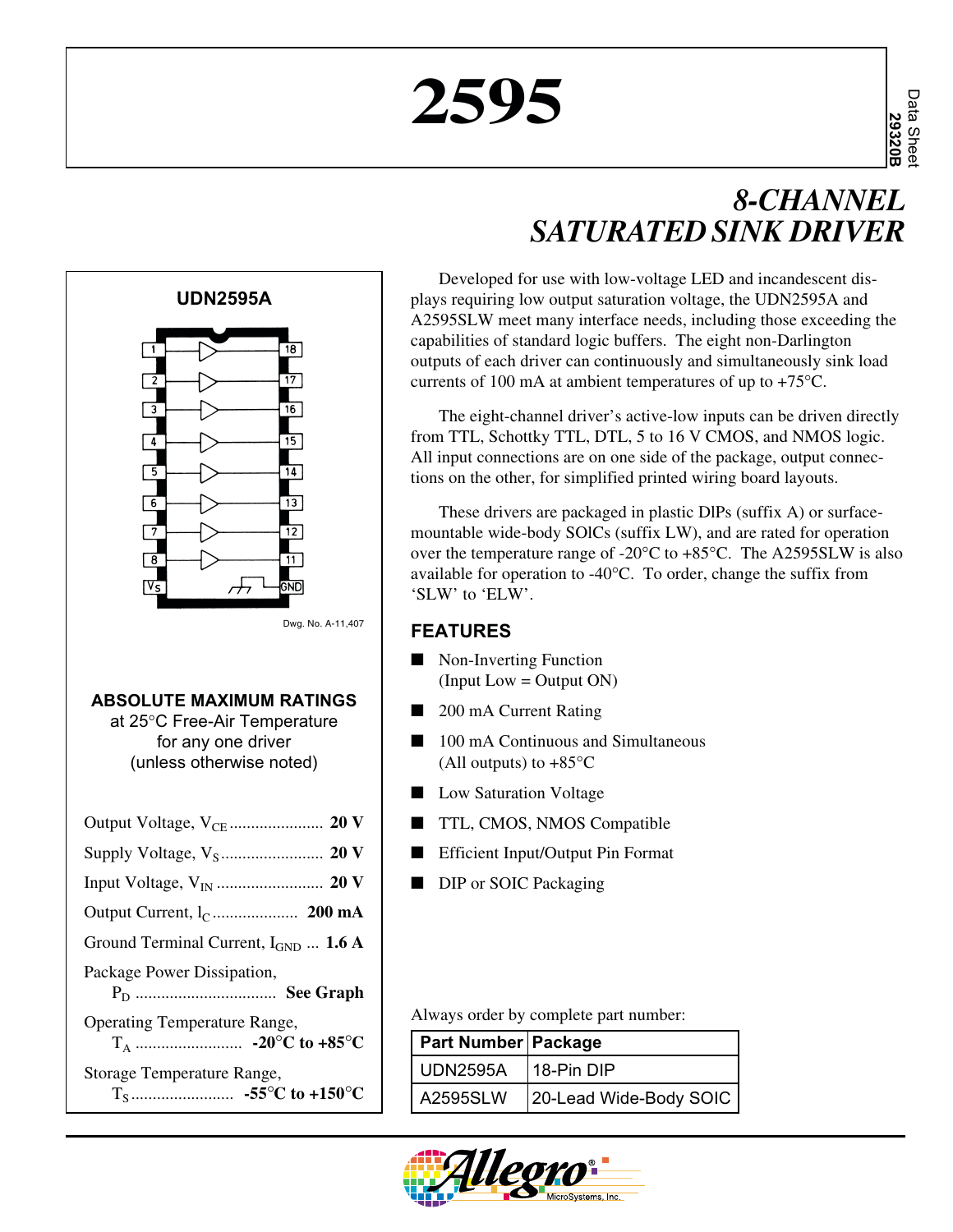### **FUNCTIONAL BLOCK DIAGRAM**







115 Northeast Cutoff, Box 15036 Worcester, Massachusetts 01615-0036 (508) 853-5000 Copyright © 1981, 2000 Allegro MicroSystems, Inc.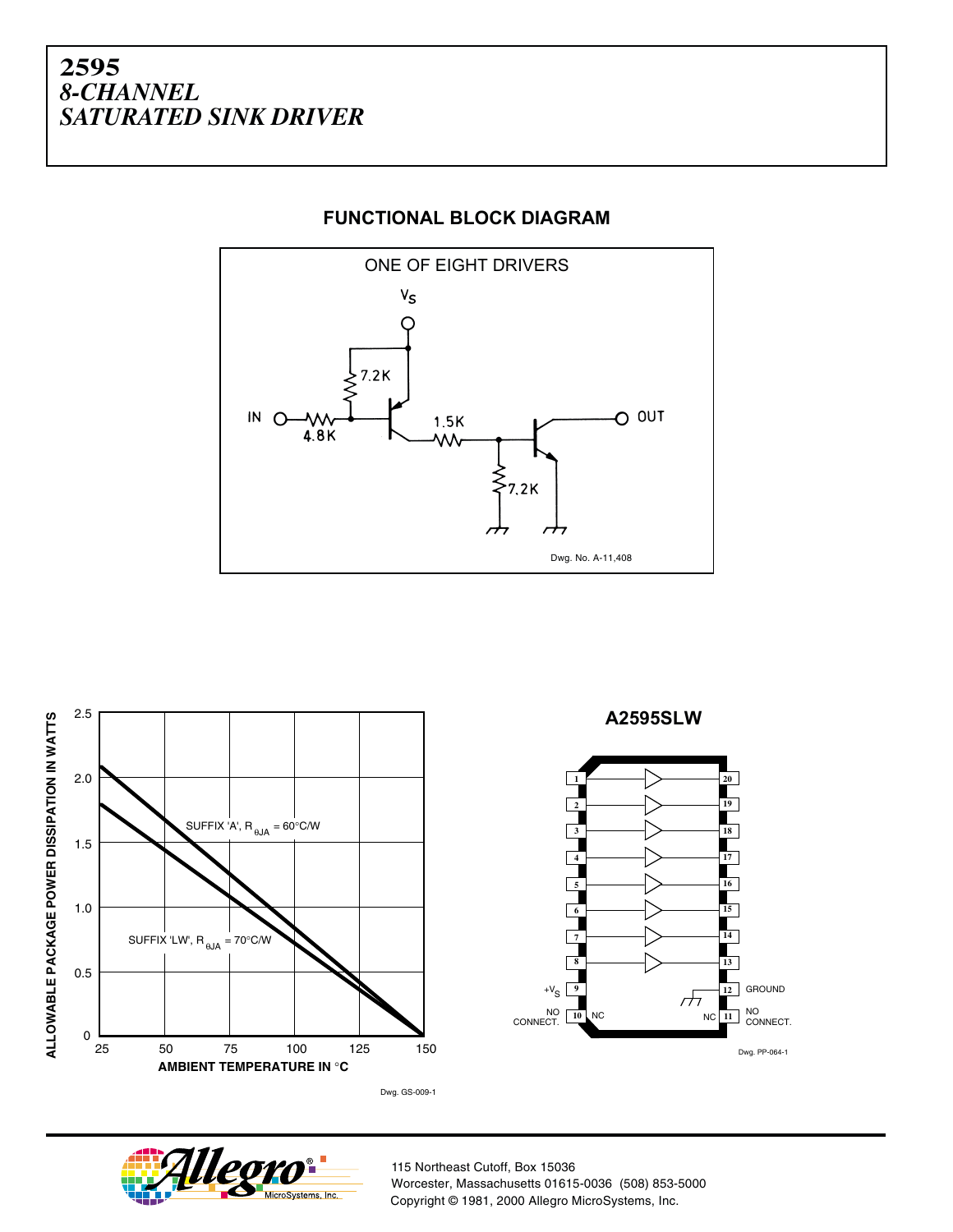## **ELECTRICAL CHARACTERISTICS at**  $T_A$  **= +25°C,**  $V_S$  **= 5.0 V (unless otherwise noted).**

|                          |                 |                                                             | Limits |        |       |
|--------------------------|-----------------|-------------------------------------------------------------|--------|--------|-------|
| <b>Characteristic</b>    | Symbol          | <b>Test Conditions</b>                                      | Min.   | Max.   | Units |
| Output Leakage           | $I_{CEX}$       | $V_{IN} \ge 4.5$ V, $V_{OUT} = 20$ V, $T_A = 25$ °C         |        | 50     | μA    |
| Current                  |                 | $V_{IN} \ge 4.6$ V, $V_{OUT} = 20$ V, $T_A = 70$ °C         |        | 100    | μA    |
| <b>Output Saturation</b> | $V_{CE(SAT)}$   | $V_{IN}$ = 0.4 V, $I_{OUT}$ = 50 mA                         |        | 0.5    | V     |
| Voltage                  |                 | $V_{IN}$ = 0.4 V, $I_{OUT}$ = 100 mA                        |        | 0.6    | V     |
| Input Current            | $I_{IN(ON)}$    | $V_{IN}$ = 0.4 V, $I_{OUT}$ = 100 mA                        |        | $-1.6$ | mA    |
|                          |                 | $V_{IN}$ = 0.4 V, $I_{OUT}$ = 100 mA, V <sub>S</sub> = 15 V |        | $-5.0$ | mA    |
| Input Voltage            | $V_{IN(ON)}$    | $I_{\text{OUT}}$ = 100 mA, $V_{\text{OUT}}$ $\leq$ 0.6 V    |        | 0.4    | V     |
|                          | $V_{IN(OFF)}$   | $I_{OUT}$ = 100 µA, T <sub>A</sub> = 70°C                   | 4.6    |        | V     |
| Input Capacitance        | $C_{\text{IN}}$ |                                                             |        | 25     | pF    |
| <b>Supply Current</b>    | ls              | $V_{IN}$ = 0.4 V, $I_{OUT}$ = 100 mA                        |        | 6.0    | mA    |
|                          |                 | $V_{IN}$ = 0.4 V, $I_{OUIT}$ = 100 mA, $V_S$ = 15 V         |        | 20     | mA    |

NOTES: 1. Negative current is defined as coming out of the specified device pin.

2. The  $V_{IN(ON)}$  voltage limit guarantees a minimum output sink current per the specified conditions.

3.  $l_s$  is measured with any one of eight drivers turned ON.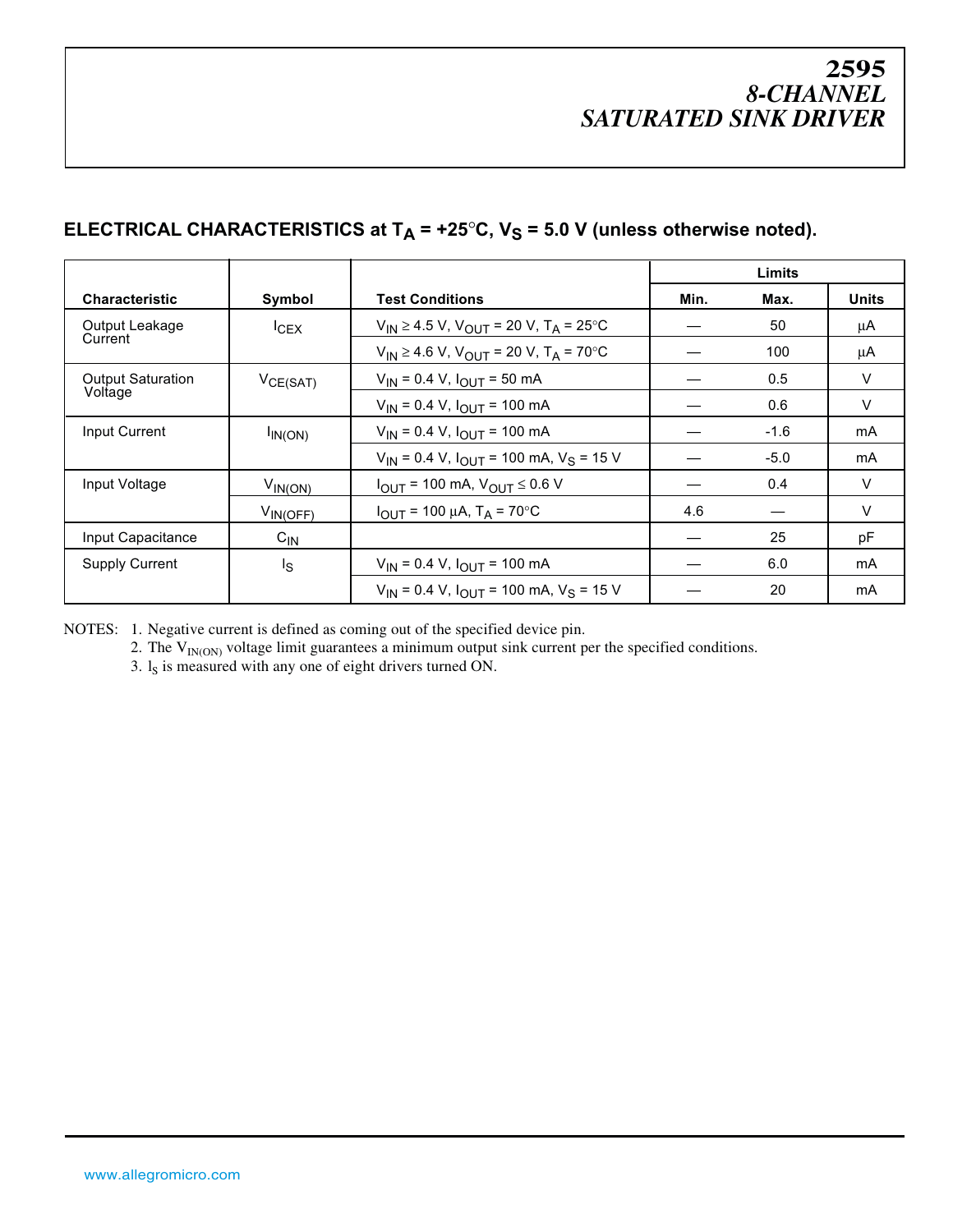#### **UDN2595A**



Dimensions in Inches (controlling dimensions)

Dimensions in Millimeters (for reference only)



NOTES: 1. Exact body and lead configuration at vendor's option within limits shown.

- 2. Lead spacing tolerance is non-cumulative.
- 3. Lead thickness is measured at seating plane or below.



115 Northeast Cutoff, Box 15036 Worcester, Massachusetts 01615-0036 (508) 853-5000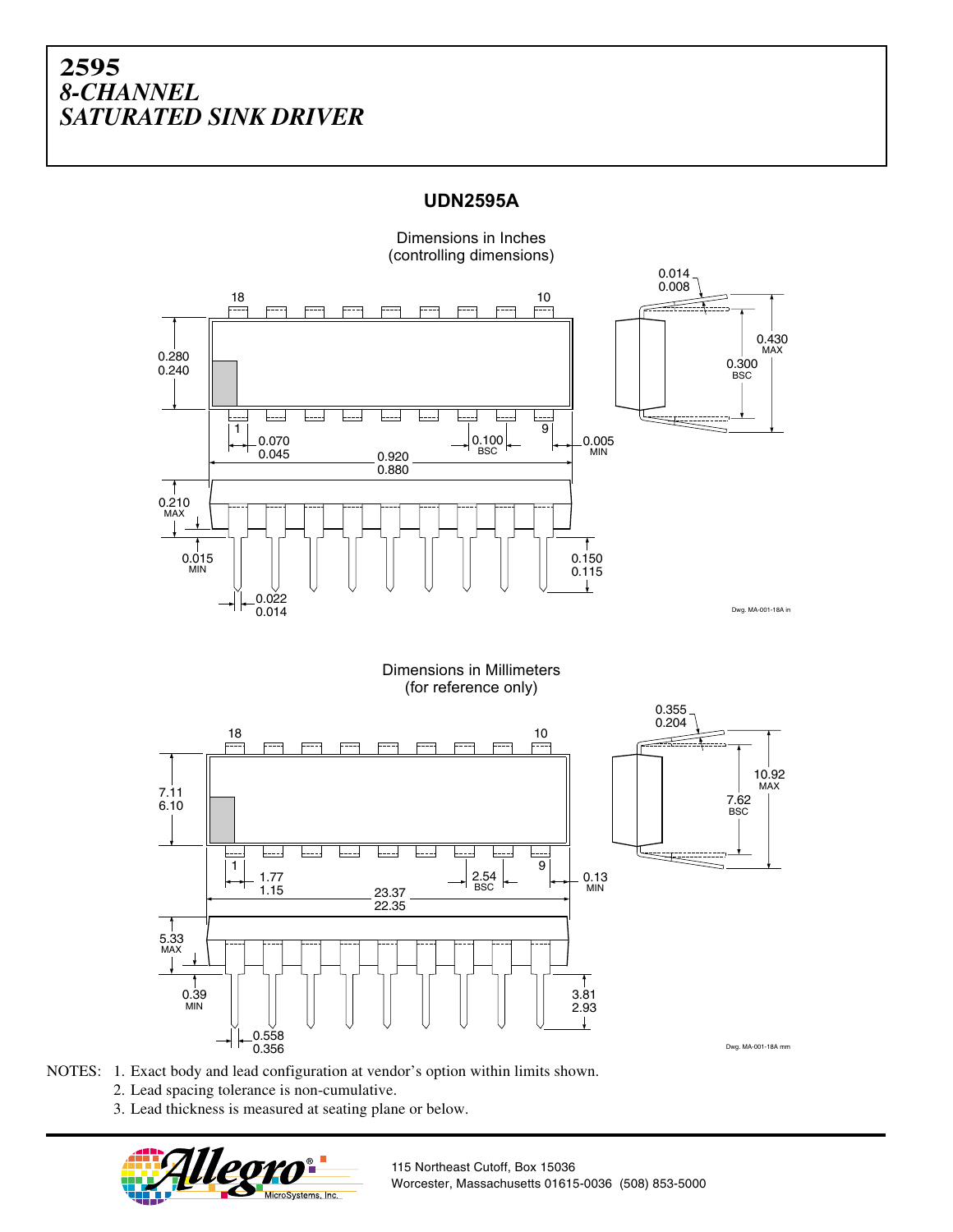#### **A2595SLW**



Dimensions in Inches

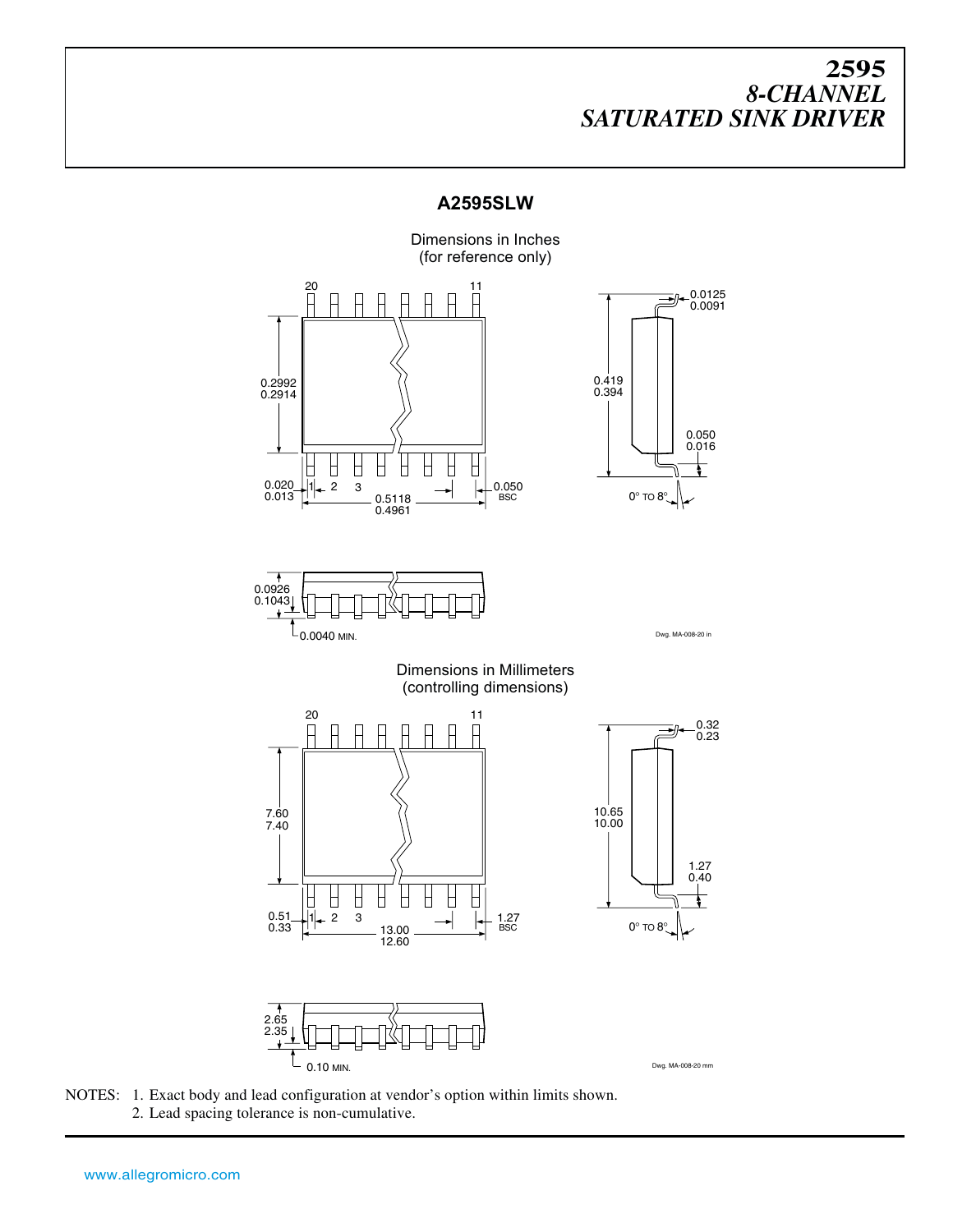*The products described here are manufactured under one or more U.S. patents or U.S. patents pending.*

*Allegro MicroSystems, Inc. reserves the right to make, from time to time, such departures from the detail specifications as may be required to permit improvements in the performance, reliability, or manufacturability of its products. Before placing an order, the user is cautioned to verify that the information being relied upon is current.*

*Allegro products are not authorized for use as critical components in life-support devices or systems without express written approval.*

*The information included herein is believed to be accurate and reliable. However, Allegro MicroSystems, Inc. assumes no responsibility for its use; nor for any infringement of patents or other rights of third parties which may result from its use.*



115 Northeast Cutoff, Box 15036 Worcester, Massachusetts 01615-0036 (508) 853-5000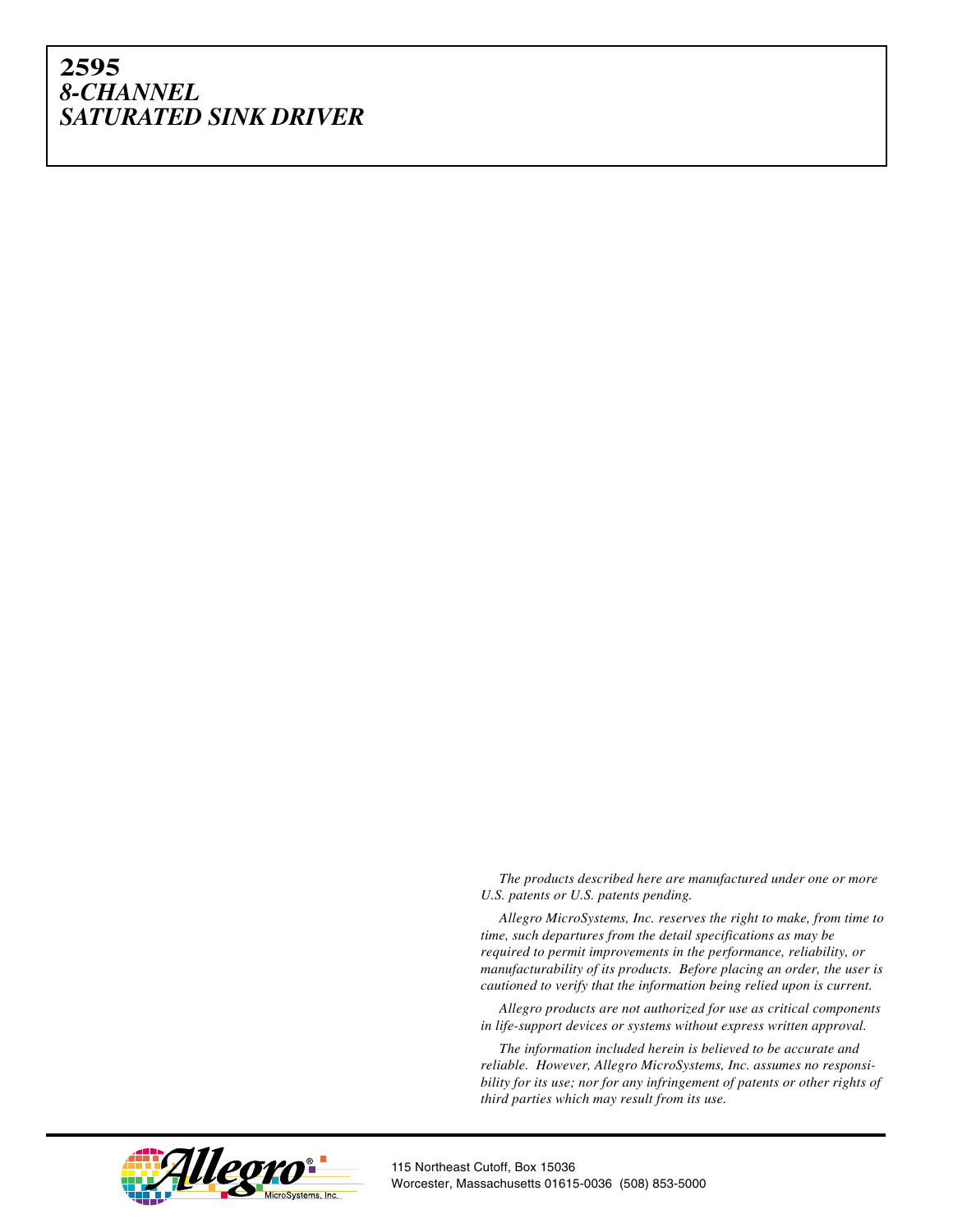This page is intentionally left blank